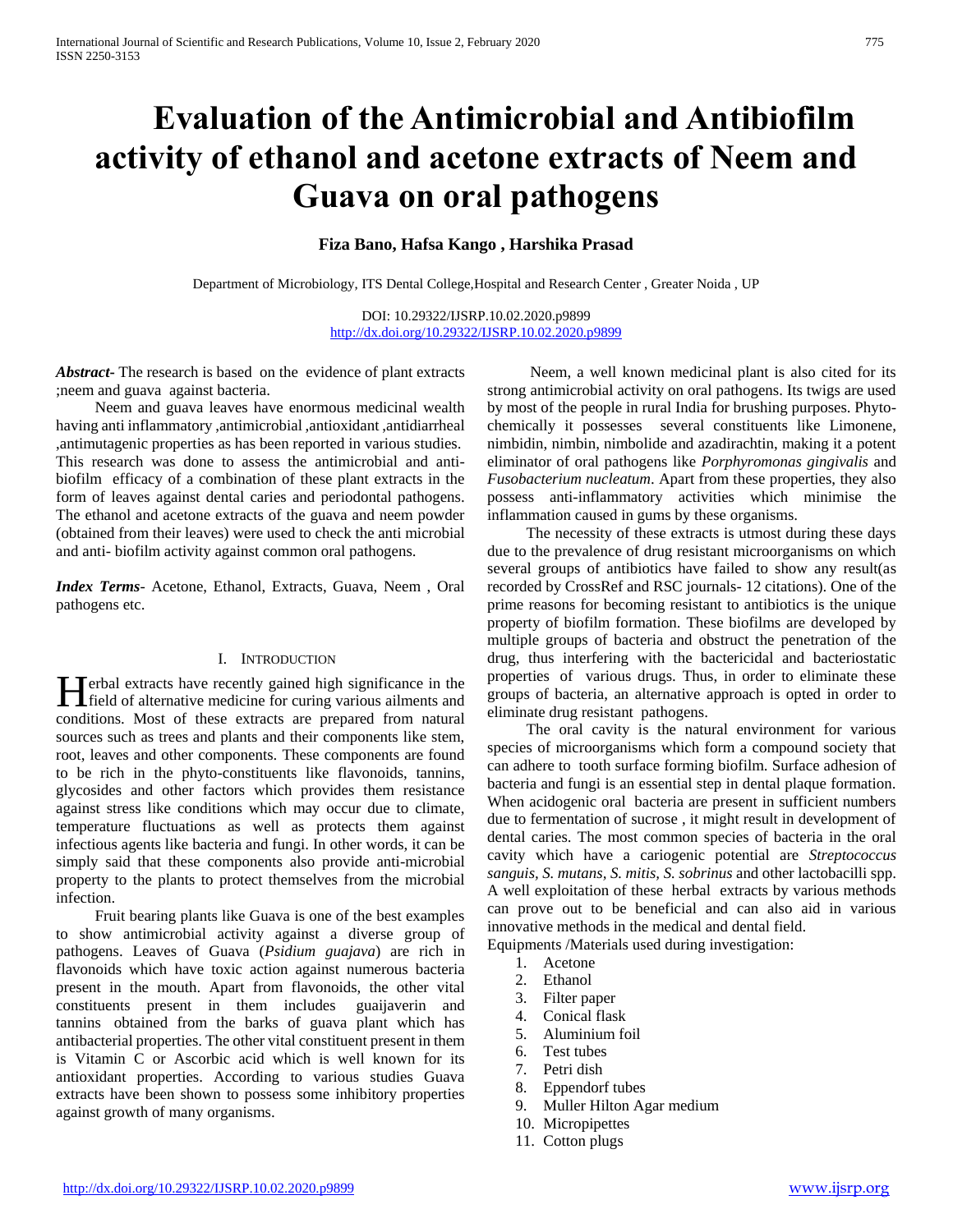International Journal of Scientific and Research Publications, Volume 10, Issue 2, February 2020 776 ISSN 2250-3153

method against these oral pathogens ; E.faecalis, Candida albicans

The zone of inhibition of acetone extract of neem against

, S.aureus , E.coli and Klebsiella.

E.faecalis was found to be the maximum.

12. Funnel

13. Tripod stand etc.

## II. RESULTS

 The antibacterial activity of the ethanolic and acetone extract of neem and guava was performed by Well Diffusion

The results have been tabulated as ;

| Pathogens      | Neem Ethanolic<br>Extract(mm)   | Guava Ethanolic<br>Extract(mm) | Neem Acetone<br>Extract(mm) | Guava Acetone<br>Extract(mm) | Control(mm) |
|----------------|---------------------------------|--------------------------------|-----------------------------|------------------------------|-------------|
| Klebsiella spp | $\overline{7}$<br>20<br>8<br>16 |                                |                             |                              | 12          |
| S.aureus       | 27                              | 20                             | 12                          | 15                           | 11          |
| E.faecalis     | 26                              | 18                             | 29                          | 19                           | 11          |
| E.coli         | 11                              | 11                             | 13                          | 12                           | 11          |
| C.albicans     | 17                              | 16                             | 13                          | 11                           | 13          |

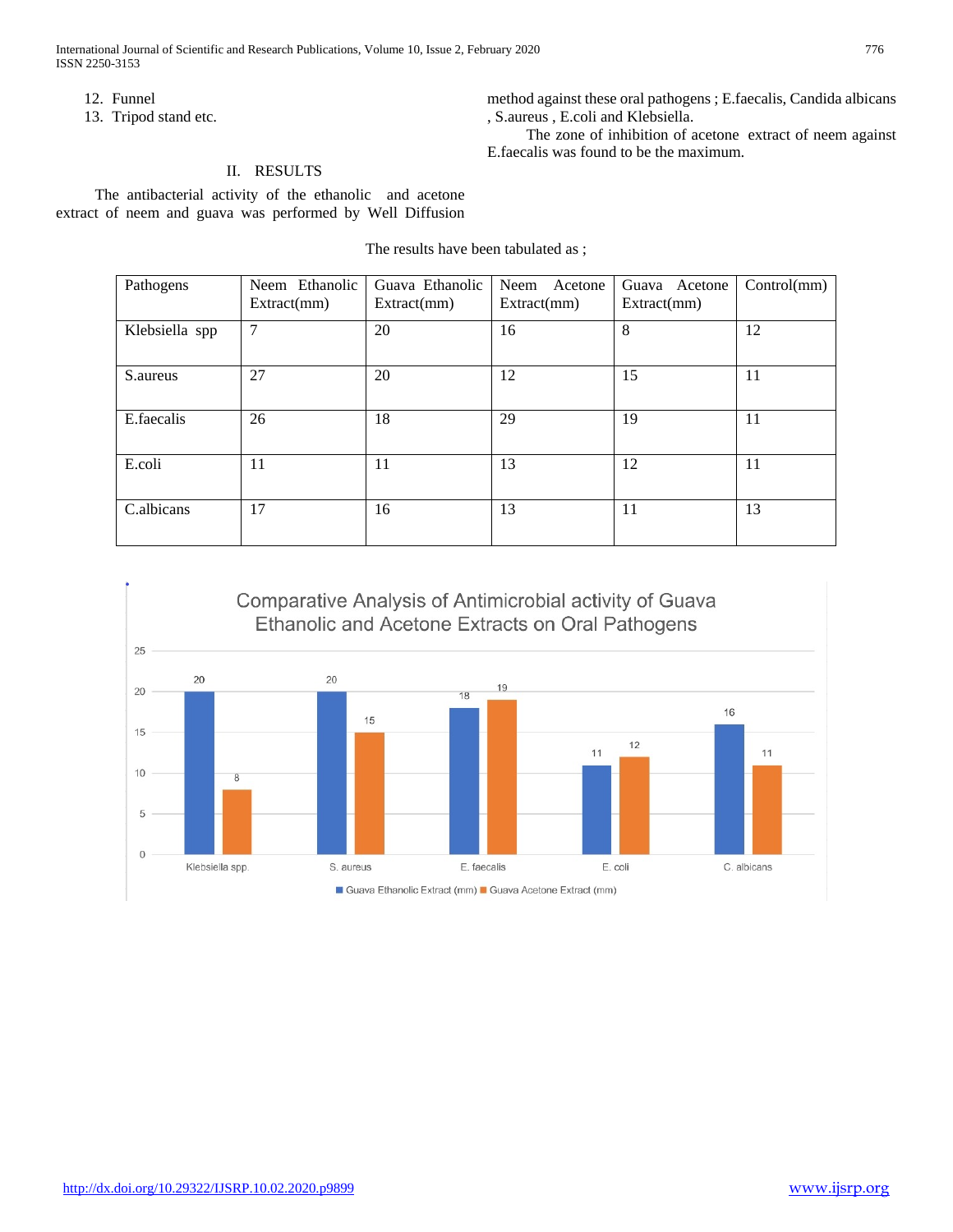

# Comparative Analysis of Antimicrobial activity of Neem Ethanolic and Acetone Extracts on Oral Pathogens

**Comparative analysis of Antimicrobial activity of ethanolic and acetone extracts of neem and guava on oral pathogens.**



#### ACKNOWLEDGMENT

 The authors are thankful to Principal investigator Mr. Kunal Madhav and also to the Deanship of ITS Dental college , Hospital and Research Center, Greater Noida ,Uttar Pradesh, for funding the work of this research project.

| S.<br>No. | Authors               | Year | <b>Findings</b>                                                                                                                                               |
|-----------|-----------------------|------|---------------------------------------------------------------------------------------------------------------------------------------------------------------|
|           | Heyman<br>et l<br>al. | 2017 | Neem leaf extract, containing polyphenols that provides long-lasting antibacterial effect.<br>Thus, it might be especially effective in periodontal diseases. |

## REFERENCES/REVIEW OF LITERATURE